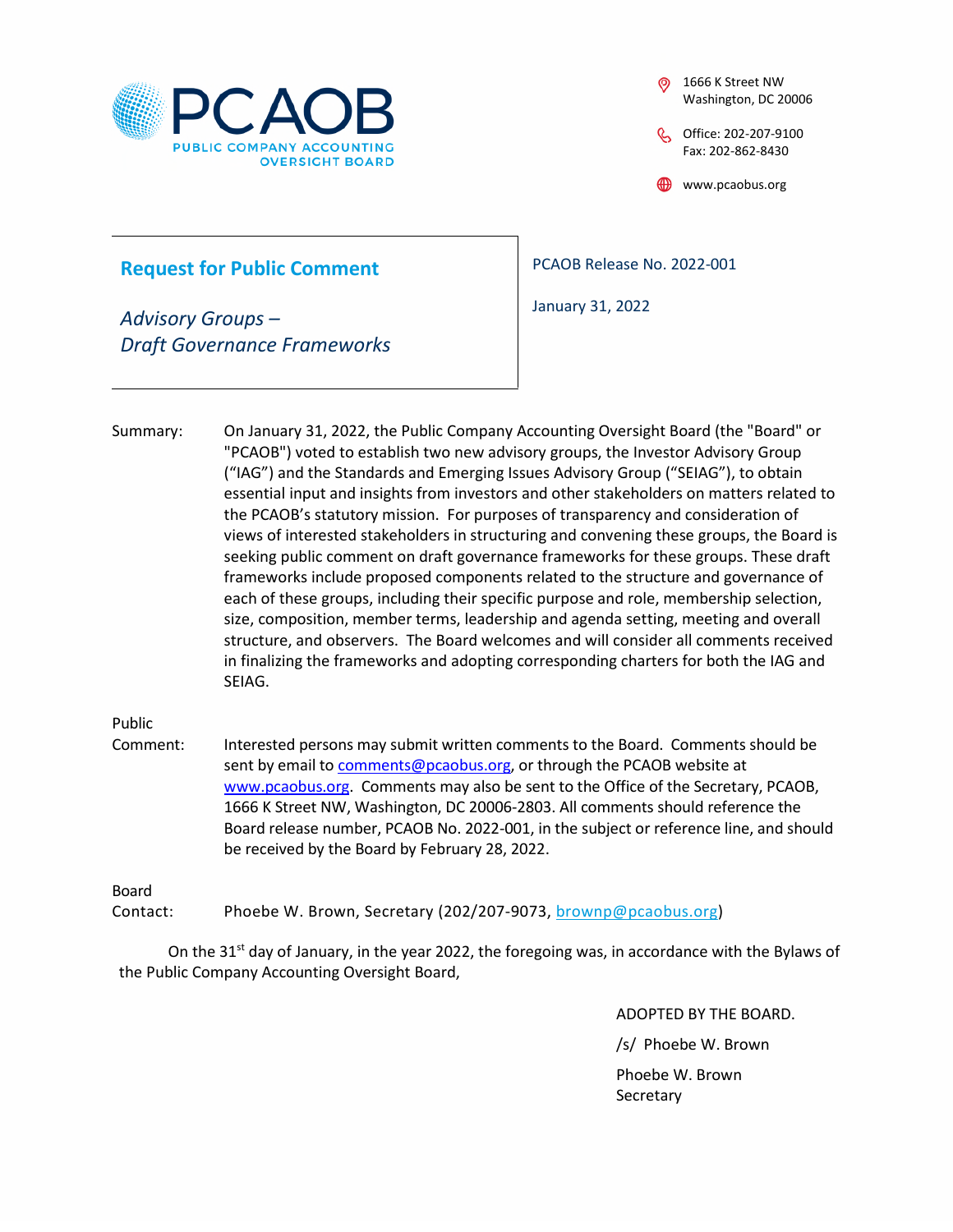## **Investor Advisory Group (IAG) Framework**

| <b>Purpose &amp;</b><br>Role                         | To advise the PCAOB on matters concerning the PCAOB's mission to oversee the audits<br>of public companies, and related matters (such as the audits of broker-dealers), in order<br>to protect the interests of investors and further the public interest in the preparation of<br>informative, accurate, and independent audit reports, including providing investors'<br>perspectives on key areas of concern and potential emerging risks related to PCAOB<br>oversight activities.                            |
|------------------------------------------------------|-------------------------------------------------------------------------------------------------------------------------------------------------------------------------------------------------------------------------------------------------------------------------------------------------------------------------------------------------------------------------------------------------------------------------------------------------------------------------------------------------------------------|
|                                                      | The IAG operates exclusively in an advisory capacity.                                                                                                                                                                                                                                                                                                                                                                                                                                                             |
| Membership<br><b>Selection</b>                       | The PCAOB Board (Board) will select members, in its sole discretion, based on<br>nominations, including self-nominations, received from any person or organization.                                                                                                                                                                                                                                                                                                                                               |
| <b>Size</b>                                          | Up to 18 voting members.<br>$\bullet$<br>To ensure communication between the IAG and the Standards and Emerging Issues<br>$\bullet$<br>Advisory Group (SEIAG), one (or more) IAG members will also serve on the SEIAG as<br>a member(s).                                                                                                                                                                                                                                                                          |
| Composition                                          | The IAG will be composed of individuals with relevant expertise and/or experience<br>$\bullet$<br>in investing in public companies (e.g., institutional investors; retail investors;<br>pension fund managers; investor advocates; academics focusing on investment<br>issues; or other relevant expertise).<br>Membership will be personal to the individuals selected to serve; a member's<br>$\bullet$<br>functions and responsibilities, including attendance at meetings, may not be<br>delegated to others. |
| <b>Member Terms</b>                                  | Membership will be for a two-year term (unless the appointment is revoked, as<br>$\bullet$<br>determined by the Board, or the member voluntarily resigns).<br>To enhance continuity, 50% of initial members will be appointed for a three-year<br>$\bullet$<br>term.<br>Members will be limited to 6 consecutive years.<br>$\bullet$                                                                                                                                                                              |
| Leadership                                           | A member and either a Board member or PCAOB staff person will serve as<br>$\bullet$<br>Co-Chairs, with the member Co-Chair elected by the IAG and the Board member or<br>PCAOB staff person Co-Chair appointed by the Board.<br>The IAG will select Subcommittee/Task-Force Chair(s), as necessary or appropriate.                                                                                                                                                                                                |
| <b>Meetings &amp;</b><br>Overall<br><b>Structure</b> | At least two public meetings per year.<br>$\bullet$<br>Additional ad hoc public or non-public meetings may be scheduled, as necessary or<br>٠<br>appropriate.<br>Non-public breakout groups may be convened at meetings.<br>٠<br>Subcommittees/Task Forces may be established.                                                                                                                                                                                                                                    |
| <b>Meeting</b><br><b>Agendas</b>                     | Meeting agendas will be developed by the Co-Chairs based on input from the Board,<br>PCAOB staff, and members.                                                                                                                                                                                                                                                                                                                                                                                                    |
| <b>Non-Voting</b><br><b>Attendees</b>                | A representative of the SEC shall be a non-voting attendee.<br>$\bullet$<br>Additional non-voting attendees may be designated for particular meetings, as<br>$\bullet$<br>necessary or appropriate.                                                                                                                                                                                                                                                                                                               |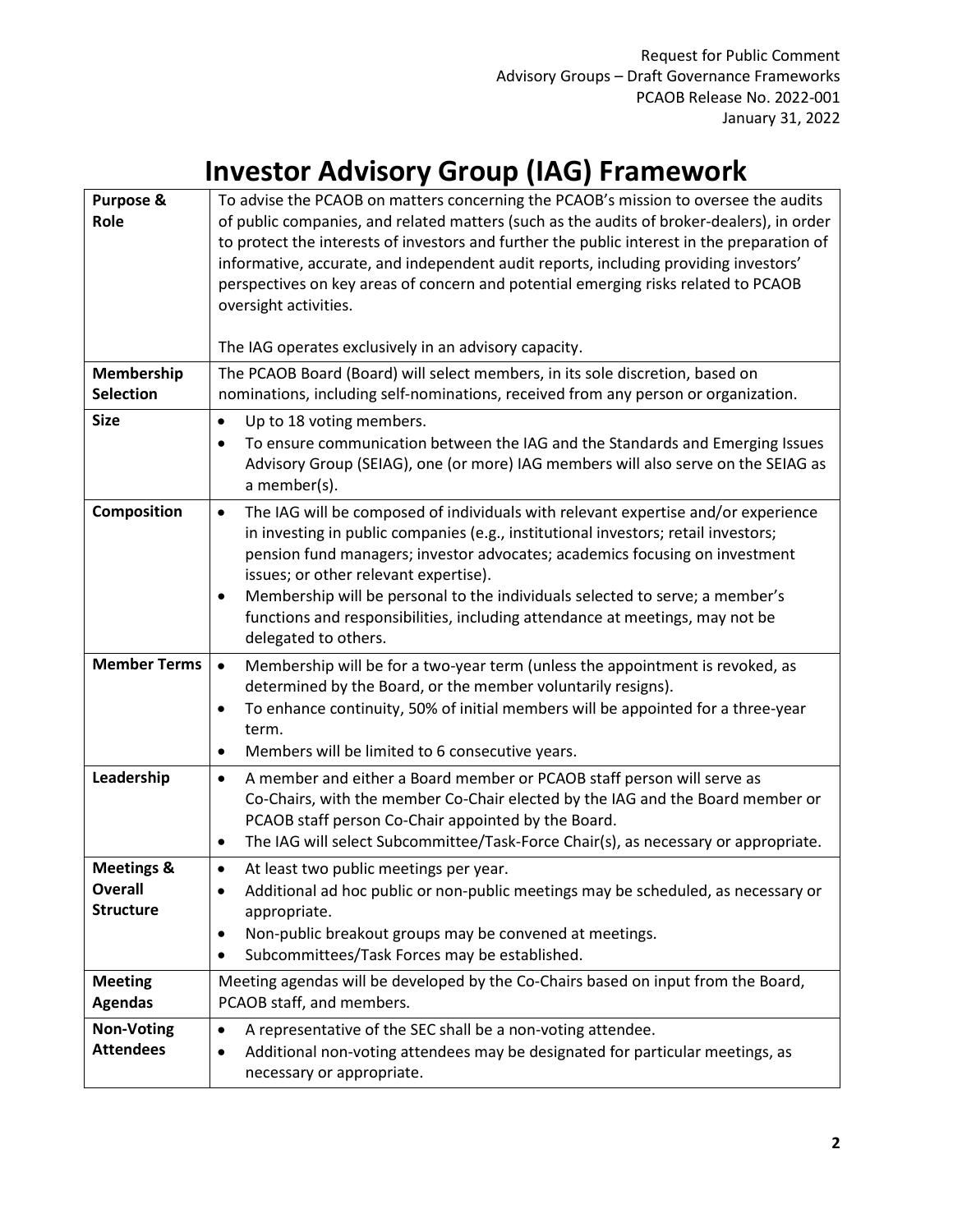## **Standards and Emerging Issues Advisory Group (SEIAG) Framework**

| <b>Purpose &amp;</b><br>Role<br>Membership<br><b>Selection</b> | To advise the PCAOB on existing standards, proposed standards, potential new<br>standards and, if requested by the PCAOB Board (Board), on matters other<br>than standards that are of significance to the PCAOB, including emerging audit<br>issues.<br>The SEIAG operates exclusively in an advisory capacity.<br>The Board will select members, in its sole discretion, based on nominations,<br>including self-nominations, received from any person or organization.                                                                                                                                                                                                                                                            |
|----------------------------------------------------------------|--------------------------------------------------------------------------------------------------------------------------------------------------------------------------------------------------------------------------------------------------------------------------------------------------------------------------------------------------------------------------------------------------------------------------------------------------------------------------------------------------------------------------------------------------------------------------------------------------------------------------------------------------------------------------------------------------------------------------------------|
| <b>Size</b>                                                    | Up to 24 voting members.<br>$\bullet$<br>To ensure communication between the SEIAG and the Investor Advisory<br>٠<br>Group (IAG), one (or more) IAG members will also serve on the SEIAG as a<br>member(s).                                                                                                                                                                                                                                                                                                                                                                                                                                                                                                                          |
| Composition                                                    | Individuals with expertise in one or more of the following areas:<br>$\bullet$<br>accounting (including financial reporting),<br>O<br>auditing,<br>O<br>corporate finance,<br>O<br>corporate governance (including audit committees or boards of<br>O<br>directors),<br>investing in public companies, and<br>O<br>other areas that the Board deems relevant.<br>$\circ$<br>To ensure diversity of thought and perspectives, the Board will strive to<br>comprise the SEIAG with members from each of these areas of expertise.<br>Membership will be personal to the individuals selected to serve; a<br>$\bullet$<br>member's functions and responsibilities, including attendance at meetings,<br>may not be delegated to others. |
| <b>Member</b><br><b>Terms</b>                                  | Membership will be for a two-year term (unless the appointment is<br>$\bullet$<br>revoked, as determined by the Board, or the member voluntarily resigns).<br>To enhance continuity, 50% of initial members will be appointed for a<br>$\bullet$<br>three-year term.<br>Members will be limited to 6 consecutive years.                                                                                                                                                                                                                                                                                                                                                                                                              |
| Leadership                                                     | The Chief Auditor will serve as Chair.<br>$\bullet$<br>The Board may consider appointing a SEIAG Co-Chair to serve alongside the<br>Chief Auditor.<br>The SEIAG will select Subcommittee/Task-Force Chair(s), as necessary or<br>appropriate.                                                                                                                                                                                                                                                                                                                                                                                                                                                                                        |